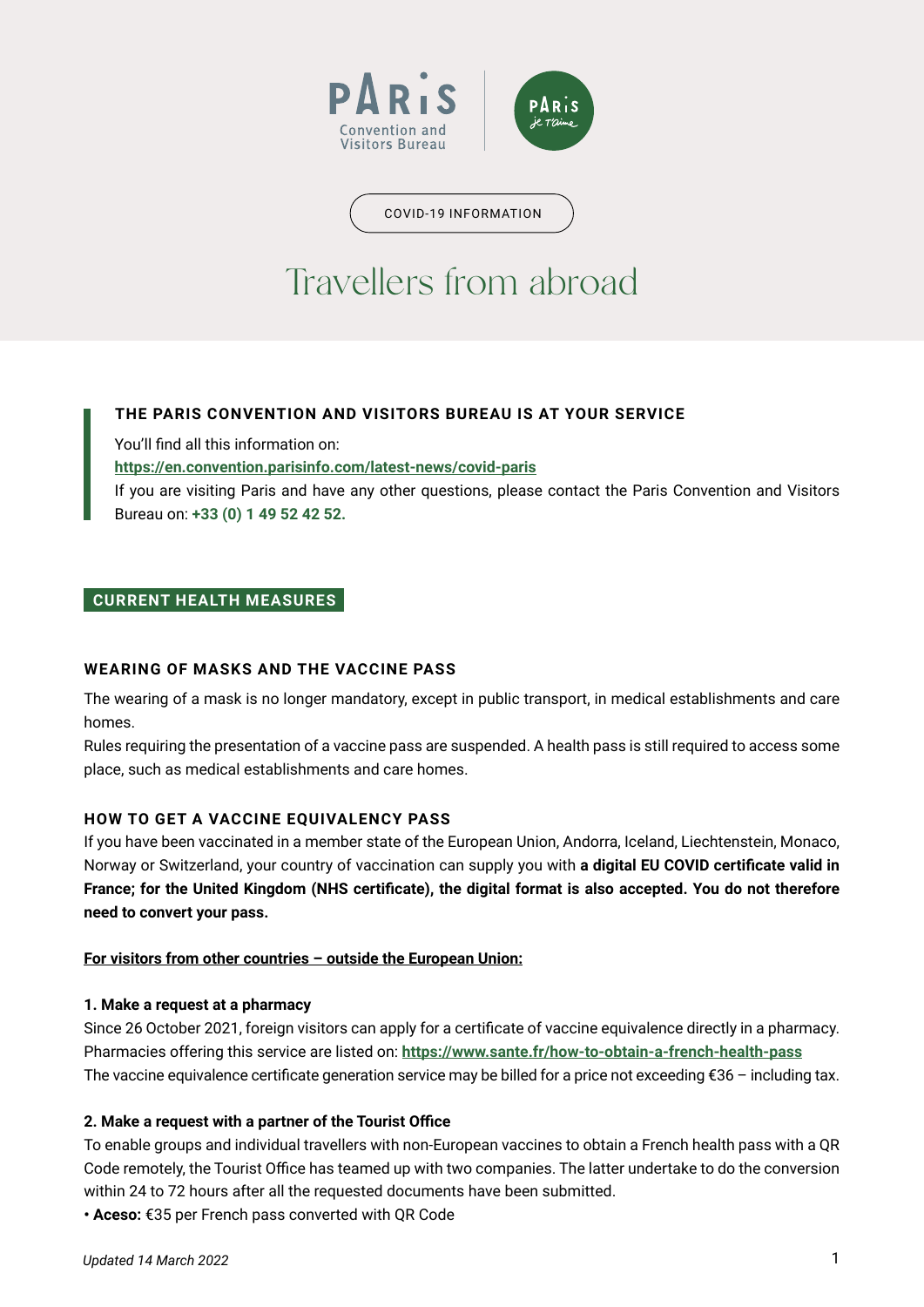Make your request on **<https://aceso.fr/qrcode>**.

**• Loxamed:** €55 per French pass converted with QR Code

Send the request to **[conciergerie@loxamed.fr,](mailto:conciergerie@loxamed.fr)** pending the setting up of a dedicated online service on their website.

## **Documents to be produced in both cases:**

• A passport;

• The original vaccination certificate in paper format.

These mandatory documents must clearly show the person's last name, first name, date of birth as well as the date of vaccination, the vaccine used, the number of doses injected and the country of vaccination.

# **TRAVEL TO MAINLAND FRANCE**

For foreign visitors wishing to visit France, the French Ministry of the Interior website provides regularly updated information on the latest health measures and required documents:

**<https://www.interieur.gouv.fr/Actualites/L-actu-du-Ministere/Certificate-of-international-travel> <https://www.diplomatie.gouv.fr/fr/conseils-aux-voyageurs/informations-pratiques/article/coronavirus-covid-19>**

Travel between France and other countries is open according to conditions that vary depending on the health situation in third party countries and the vaccination status of travellers. From 12 February 2022, vaccinated travellers arriving from a country outside the European Union are no longer required to take a PCR or antigen test.

## **As a general rule, to enter France from a European Union country, you must:**

**If you have been vaccinated,** show proof of full vaccination with a vaccine recognized by the European Medicines Agency.

**If you have not been vaccinated:**

- Either present a negative PCR or antigen test result (self-tests are not accepted);
- Or present a certificate of recovery (valid for 4 months).

### **All travellers must complete:**

• A 'sworn statement' form in which they accept that a virological screening test or biological examination for SARS-CoV-2 may be performed upon arrival.

• A 'sworn statement' form self-certifying they are not suffering from symptoms associated with Covid-19 and have not been in contact with confirmed cases.

### **TRAVELLERS FROM COUNTRIES/TERRITORIES ON THE 'GREEN' LIST**

**The list includes:**

**• member states of the European Union, Andorra, Iceland, Liechtenstein, Monaco, Norway, San Marino, the Holy See and Switzerland;**

**• Angola, Argentina, the Bahamas, Bahrain, Bangladesh, Belize, Benin, Bolivia, Botswana, Burkina Faso, Burundi, Cambodia, Cameroon, Canada, Cape Verde, Colombia, the Comoros, Congo, Cuba, the Democratic Republic of the Congo, Djibouti, the Dominican Republic, Ecuador, Egypt, Equatorial Guinea, Eswatini, Ethiopia, Fidji, Gabon, Ghana, Guinea, Guinea Bissau, Honduras, Hong Kong, India, Indonesia, Irak, Jamaica, Japan, Kazakhstan, Kenya, Kuwait, Laos, Lesotho, Madagascar, Malawi, Mauritania, Mauritius, Morocco, Mozambique, Myanmar, Namibia, Nepal, New Zealand, Nicaragua, Niger, Nigeria, Oman, Pakistan, Panama, Paraguay, Peru, the Philippines, Qatar,**